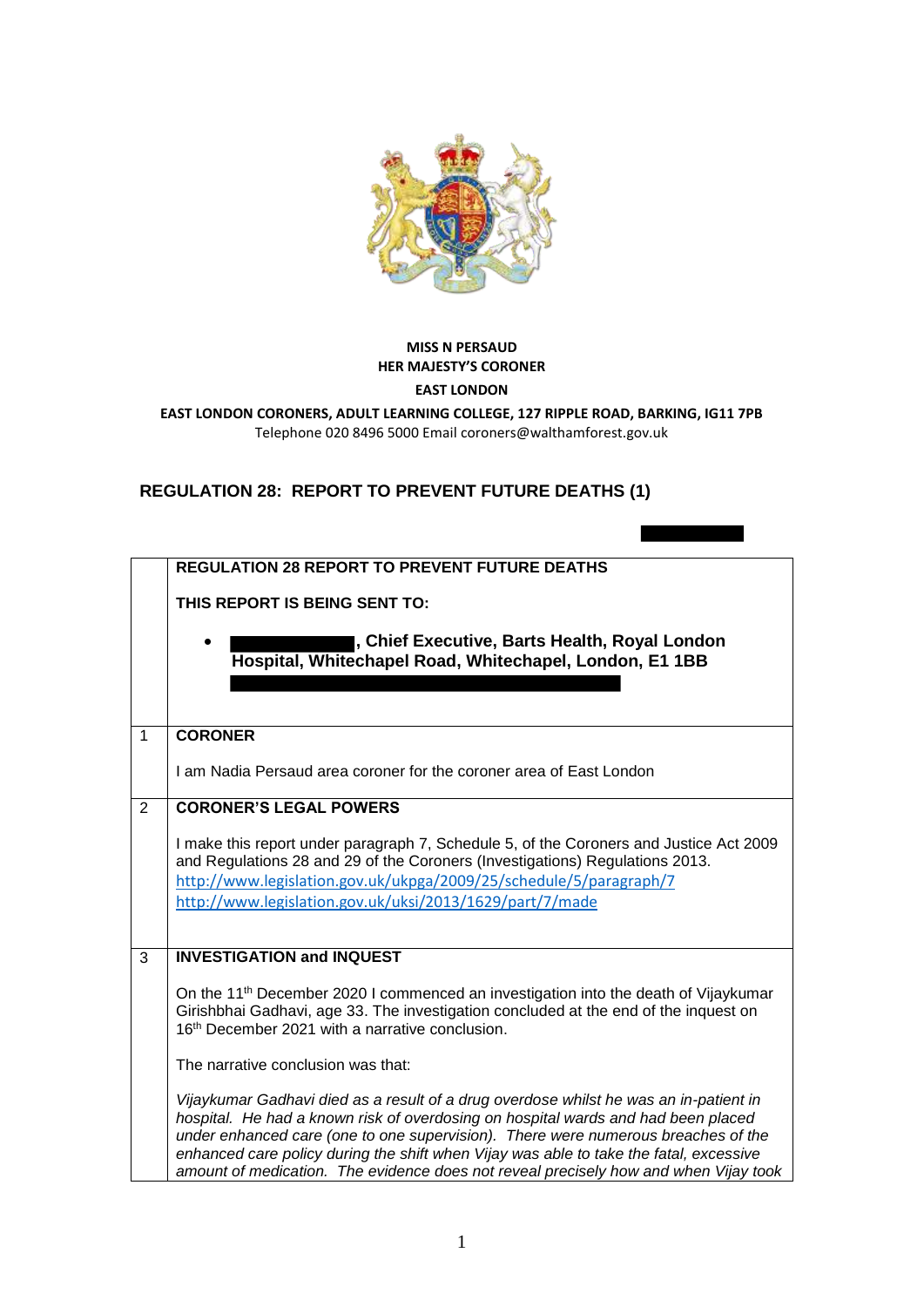|   | the drug overdose. There is no evidence that he intended to bring about his death at<br>that time.                                                                                                                                                                                                                                                                                                                                                                                                                                                                                                                                                                                                                                                                                                                                                                                                                                                                                                                                                                                                            |
|---|---------------------------------------------------------------------------------------------------------------------------------------------------------------------------------------------------------------------------------------------------------------------------------------------------------------------------------------------------------------------------------------------------------------------------------------------------------------------------------------------------------------------------------------------------------------------------------------------------------------------------------------------------------------------------------------------------------------------------------------------------------------------------------------------------------------------------------------------------------------------------------------------------------------------------------------------------------------------------------------------------------------------------------------------------------------------------------------------------------------|
| 4 | <b>CIRCUMSTANCES OF THE DEATH</b>                                                                                                                                                                                                                                                                                                                                                                                                                                                                                                                                                                                                                                                                                                                                                                                                                                                                                                                                                                                                                                                                             |
|   | Mr Gadhavi suffered from chronic pancreatitis, mild learning disability and possibly a<br>persistent somatoform pain disorder (the latter was under investigation at the time of his<br>death). In July and August 2020, whilst an in-patient at Whipps Cross Hospital and<br>whilst under enhanced (1:1 care), Mr Gadhavi carried out a number of self-harming acts.<br>These included overdoses and an attempt to jump from a hospital bridge.<br>On one occasion in August 2020, the member of staff allocated to provide 1:1 care to<br>him, was found to be sleeping. In September 2020, Mr Gadhavi required admission to<br>Whipps Cross Hospital again. There was no alert on his medical records to alert staff to<br>the need for a risk assessment and risk management plan. Fortuitously, he was<br>recognised by a member of staff who had cared for him previously and enhanced care<br>was put in place. Unfortunately, there were a number of breaches of the enhanced care<br>policy. Mr Gadhavi was able to take a fatal overdose of medication whilst he was in in-<br>patient on the ward. |
| 5 | <b>CORONER'S CONCERNS</b>                                                                                                                                                                                                                                                                                                                                                                                                                                                                                                                                                                                                                                                                                                                                                                                                                                                                                                                                                                                                                                                                                     |
|   | During the course of the inquest the evidence revealed matters giving rise to concern. In<br>my opinion there is a risk that future deaths could occur unless action is taken. In the<br>circumstances it is my statutory duty to report to you.                                                                                                                                                                                                                                                                                                                                                                                                                                                                                                                                                                                                                                                                                                                                                                                                                                                              |
|   | The MATTERS OF CONCERN are as follows. -                                                                                                                                                                                                                                                                                                                                                                                                                                                                                                                                                                                                                                                                                                                                                                                                                                                                                                                                                                                                                                                                      |
|   | 1. Datix reports were generated for the multiple self-harming incidents in July and                                                                                                                                                                                                                                                                                                                                                                                                                                                                                                                                                                                                                                                                                                                                                                                                                                                                                                                                                                                                                           |
|   | August 2020. There was no evidence at the inquest, that action and learning<br>had been put in place as a result of these incidents.                                                                                                                                                                                                                                                                                                                                                                                                                                                                                                                                                                                                                                                                                                                                                                                                                                                                                                                                                                          |
|   | Despite the multiple risk incidents and foreseeability of future hospital<br>2.<br>admissions, there was no alert or flag placed on Mr Gadhavi's records to alert<br>new staff to the complexities and risk in his presentation.                                                                                                                                                                                                                                                                                                                                                                                                                                                                                                                                                                                                                                                                                                                                                                                                                                                                              |
|   | 3. Despite awareness of the previous overdoses on the ward, there was no<br>itemised property list, including a list of medications.                                                                                                                                                                                                                                                                                                                                                                                                                                                                                                                                                                                                                                                                                                                                                                                                                                                                                                                                                                          |
|   | 4. The recommendations by the learning disability nurse were not fully put into<br>practice. In particular, there was insufficient involvement of his family.                                                                                                                                                                                                                                                                                                                                                                                                                                                                                                                                                                                                                                                                                                                                                                                                                                                                                                                                                 |
|   | 5. There were multiple breaches of the Enhanced Care Policy. There was no risk                                                                                                                                                                                                                                                                                                                                                                                                                                                                                                                                                                                                                                                                                                                                                                                                                                                                                                                                                                                                                                |
|   | assessment by the allocated nurse; no consideration of the need to break up the<br>shift of the 1:1 carer and no hourly observations kept by the 1:1 carer.                                                                                                                                                                                                                                                                                                                                                                                                                                                                                                                                                                                                                                                                                                                                                                                                                                                                                                                                                   |
| 6 | <b>ACTION SHOULD BE TAKEN</b>                                                                                                                                                                                                                                                                                                                                                                                                                                                                                                                                                                                                                                                                                                                                                                                                                                                                                                                                                                                                                                                                                 |
|   | In my opinion action should be taken to prevent future deaths and I believe you have the<br>power to take such action.                                                                                                                                                                                                                                                                                                                                                                                                                                                                                                                                                                                                                                                                                                                                                                                                                                                                                                                                                                                        |
| 7 | <b>YOUR RESPONSE</b>                                                                                                                                                                                                                                                                                                                                                                                                                                                                                                                                                                                                                                                                                                                                                                                                                                                                                                                                                                                                                                                                                          |
|   | You are under a duty to respond to this report within 56 days of the date of this report,<br>namely by 26 April 2022. I, the coroner, may extend the period.                                                                                                                                                                                                                                                                                                                                                                                                                                                                                                                                                                                                                                                                                                                                                                                                                                                                                                                                                  |
|   | Your response must contain details of action taken or proposed to be taken, setting out<br>the timetable for action. Otherwise you must explain why no action is proposed.                                                                                                                                                                                                                                                                                                                                                                                                                                                                                                                                                                                                                                                                                                                                                                                                                                                                                                                                    |
| 8 | <b>COPIES and PUBLICATION</b>                                                                                                                                                                                                                                                                                                                                                                                                                                                                                                                                                                                                                                                                                                                                                                                                                                                                                                                                                                                                                                                                                 |
|   | I am sending a copy of my report to the Chief Coroner, to the family of Mr Gadhavi, the<br>CQC, the local Director for Public Health and to North East London Foundation Trust.                                                                                                                                                                                                                                                                                                                                                                                                                                                                                                                                                                                                                                                                                                                                                                                                                                                                                                                               |